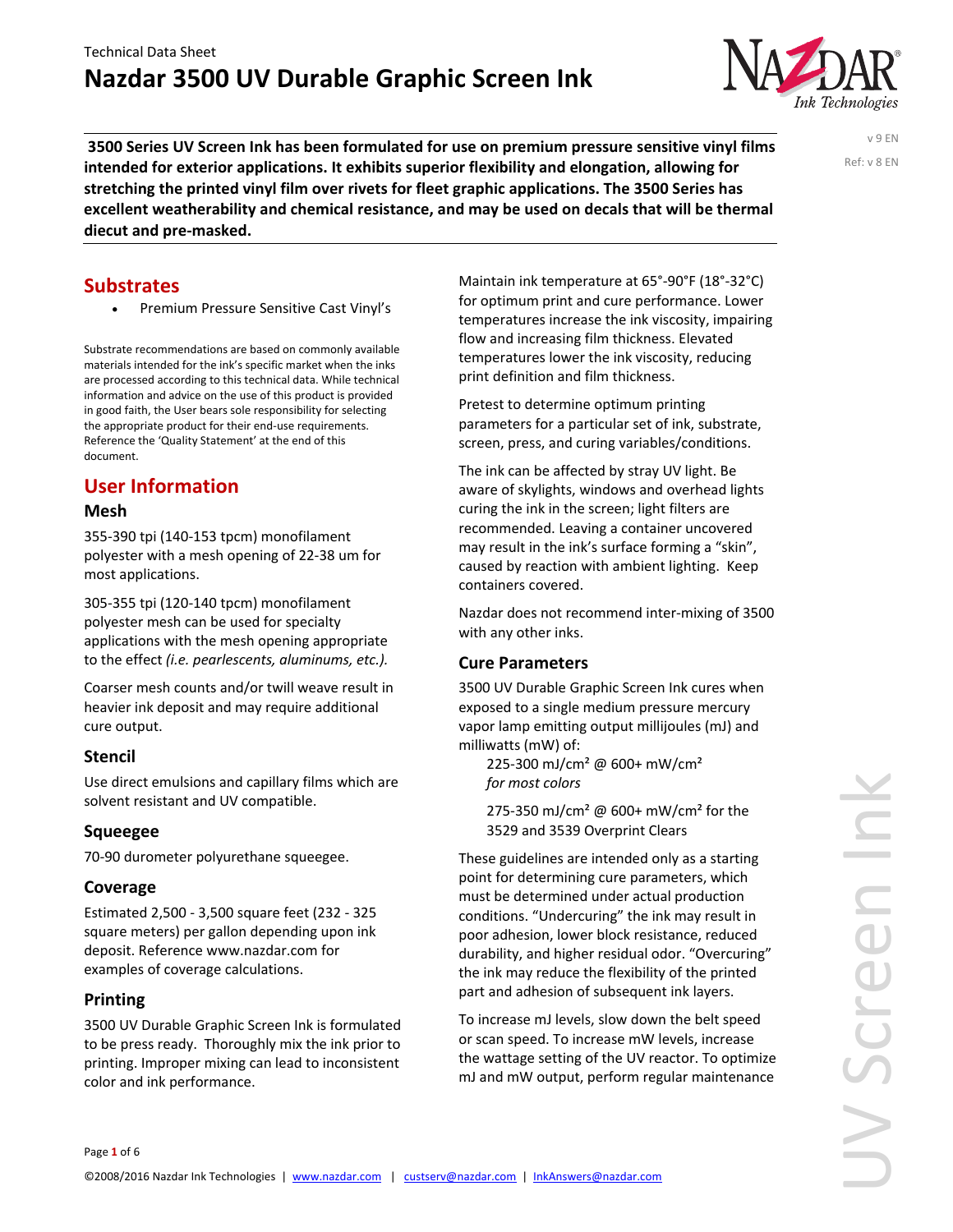

on the bulb and reflector, and ensure proper focus to the substrate.

These guidelines are representative of measurements taken using an EIT® UVICURE® Plus radiometer measuring the UVA bandwidth (320‐ 390 nm). To obtain accurate mW readings with the UVICURE® Plus, reduce the belt speed to less than 40 ft/min.

#### **Clears / Varnishes**

*Mixing Clear:* Use 3536 Mixing Clear to reduce the density of colors or as a clear base for specialty additives such as metallic powders.

*Overprint Clear:* Use 3529 Overprint Clear to provide surface protection and outdoor durability.

*Premium Overprint Clear:* Use 3539 Premium Overprint Clear for Maximum outdoor durability.

*Note: An overprint clear is required with the 3500 Series for any outdoor or chemical resistant applications.*

#### **Common Performance Additives**

The market specific performance properties of the 3500 UV Durable Graphic Screen Ink should be acceptable for most applications without the need for additives. When required, any additives should be thoroughly mixed before each use. Prior to production, test any additive adjustment to the ink. Inks containing additives should not be mixed with other inks.

Example for additives: Ink at 100g with 8% of an additive is calculated as:

100g ink + 8g additive =  $108g$  total

*Reducer:* Use RE305 UV Reducer to reduce the viscosity of these inks. Add up to 10% by weight. Over reduction can reduce print definition, film thickness and adversely affect cure.

#### **Cleanup**

*Screen Wash (Prior to Reclaim):* Use IMS201 Premium Graphic Screen Wash, IMS203 Economy Graphic Screen Wash, or IMS206 Graphic Auto Screen Wash.

*Press Wash (On Press):* Use IMS301 Premium Graphic Press Wash.

#### **Storage**

Store closed containers at temperatures between 65°‐78°F (18°‐25°C). Ink taken from the press should not be returned to the original container; store separately to avoid contaminating unused ink.

# **General Information**

#### **Ink Handling**

Wear gloves and barrier cream to prevent direct skin contact. Safety glasses are suggested in areas where ink may be splashed. If ink does come in contact with skin, wipe ink off with a clean, dry cloth (do not use solvent or reducer). Wash the affected area with soap and water. Consult the applicable Safety Data Sheet (SDS / MSDS) for further instructions and warnings.

This ink series is a one‐part, 100% solids UV‐ curable screen printing ink and does not contain N‐vinyl‐2‐pyrrolidone (trade name V‐Pyrol®).

For assistance on a wide range of important regulatory issues, consult the following Regulatory Compliance Department link at http://www.nazdar.com or contact Nazdar Ink Technologies ‐ World Headquarters (see contact listing at the end of this document).

## **Adhesion Testing**

Even when recommended UV energy output levels are achieved, it is imperative to check the degree of cure on a **cooled down** print:

- 1. Touch of ink surface the ink surface should be smooth.
- 2. Thumb twist the ink surface should not mar or smudge.
- 3. Scratch surface the ink surface should resist scratching.
- 4. Cross hatch tape test per the ASTM D-3359 method, use a cross hatch tool or a sharp knife to cut through ink film only; then apply 3M #600 clear tape on cut area, rub down, and rip off at a 180 degree angle. Ink should only come off in actual cut areas.

*Finishing:* To assure optimum performance with relation to die cutting, pre‐masking or chemical resistance, allow 4 – 8 hours for the ink and substrate to stabilize after curing.

v 9 EN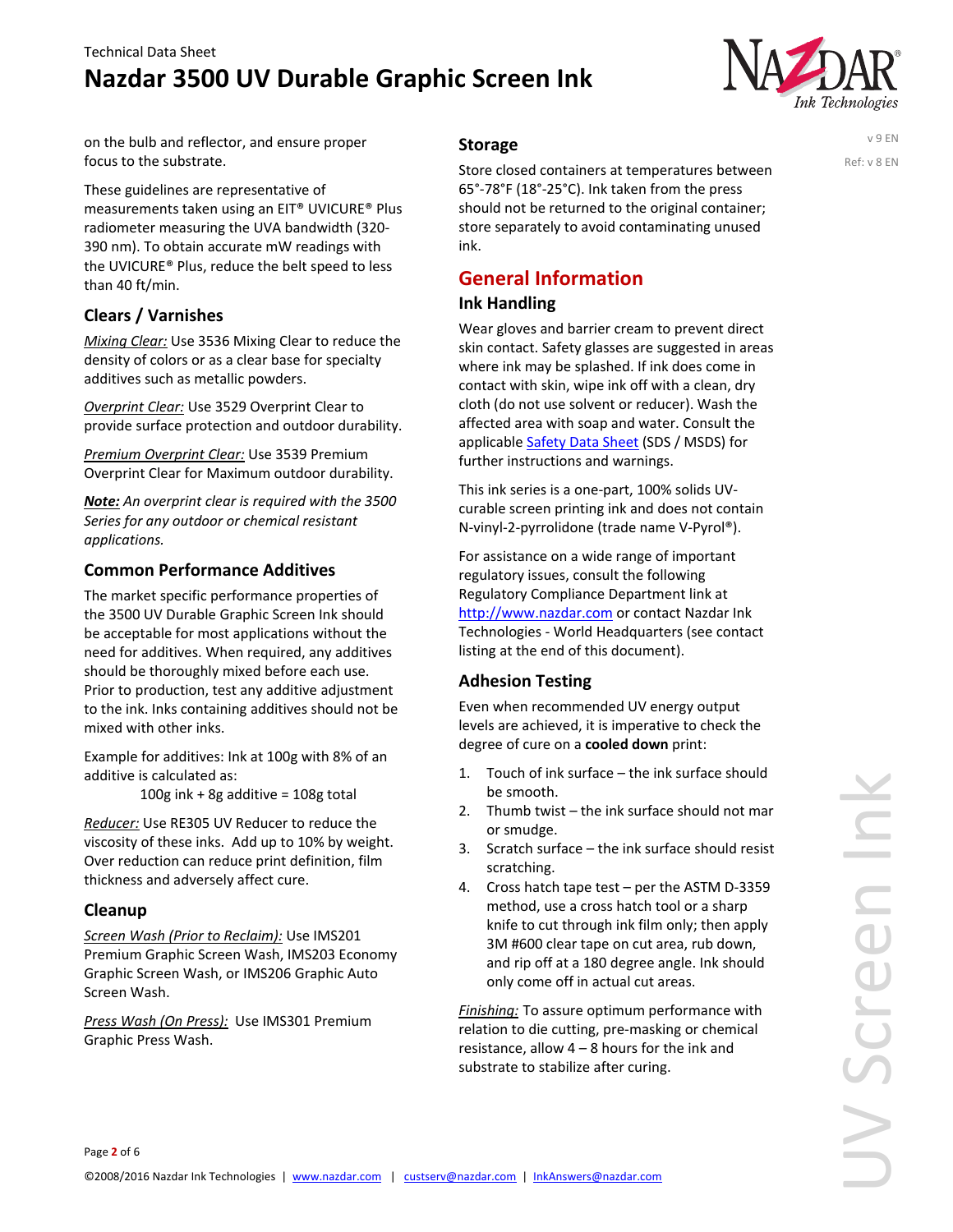

*Pre‐masking:* It is important to evaluate the ink with specific pre‐masks as well as application methods prior to using in production. The use of a medium to high tack adhesive is recommended for most application methods.

## **Weathering / Outdoor Durability**

3500 UV Durable Graphic Screen Ink colors must be printed at full strength onto cast vinyl materials and overprinted with 3529 Durable Overprint Clear to provide 5 years outdoor durability when mounted vertically in the Central U.S.A.

Using 3539 Premium Overprint Clear in place of 3529 will provide 8 years outdoor durability when mounted vertically in the Central U.S.A. 3539 demonstrates improvements for outdoor durability, gloss and elongation.

Outdoor durability projections only apply to 3500 colors listed in this technical data sheet when overprinted with 3529 Durable Overprint Clear or 3539 Premium Overprint Clear.

All 3500 colors and overprint clears must be properly cured, see Adhesion Testing section.

Outdoor durability applies only to 3500 colors listed in this technical data sheet overprinted with 3529 Durable Overprint Clear or 3539 Premium Overprint Clear. 3500 Overprint Clears do not have recommendations over digital inks for adhesion or outdoor durability, individual testing must be performed.

*Exceptions on special effect color matches:* Special mixed metallic colors using Nazdar approved aluminum metallic pigments and 3529 Overprint Clear have a projected 3 year outdoor durability. The use of 3539 Premium Overprint Clear increases metallic durability to 3 ½ years. *Note: See Special Effect Pigment section for a list of Nazdar approved metallic pigments.*

Special mixed pearlescent colors using Nazdar approved pearl pigments and 3529 Overprint Clear have a projected 5 year outdoor durability. The use of 3539 Premium Overprint Clear increases the pearlescent durability to 7 years. *Note: See Special Effect Pigment section for a list of Nazdar approved Pearl pigments.*

All metallic and pearlescent colors **must** be properly cured and overprinted with 3529 or 3539 to achieve the stated durability.

Outdoor durability cannot be specified exactly. Slight color change and loss of gloss should be expected. Variables affecting durability include:

 Ink film thickness and degree of curing Color formulation:

- o Large amounts of mixing clear or white
- o Small amounts of any single color (See Matching Off Whites & Pastel section)
- Substrate type and age
- Mounting angle and directional orientation
- Geographical location
- Degree of air pollution
- Excessive abrasion

#### **Chemical Resistance**

3500 UV Durable Graphic Screen Ink colors must be printed onto cast vinyl materials rated for chemical resistance and overprinted with 3529 Durable Overprint Clear or 3539 Premium Overprint Clear to pass commercially accepted standards for Gasoline, Ethanol, Diesel Fuel, and Isopropyl Alcohol. As industry and company specific test standards and methods can vary widely, individual testing must be performed.

All 3500 colors and overprint clears must be properly cured, see Adhesion Testing section.

## **Manufacturer's Product Offering**

Based on information from our raw material suppliers, these ink products are formulated to contain less than 0.06% lead. If exact heavy metal content is required, independent lab analysis is recommended.

#### **Halftone Colors**

*Halftone Extender Base* is used to reduce the density of the halftone colors.

*Standard Halftone Colors* are formulated with hues and densities common to the graphic industry.

#### **Standard Printing Colors**

Standard Printing Colors have excellent opacity and flow characteristics.

#### **Blending Toners**

Blending Toners can be used as supplied, in color matches, or let down with clear.

v 9 EN Ref: v 8 EN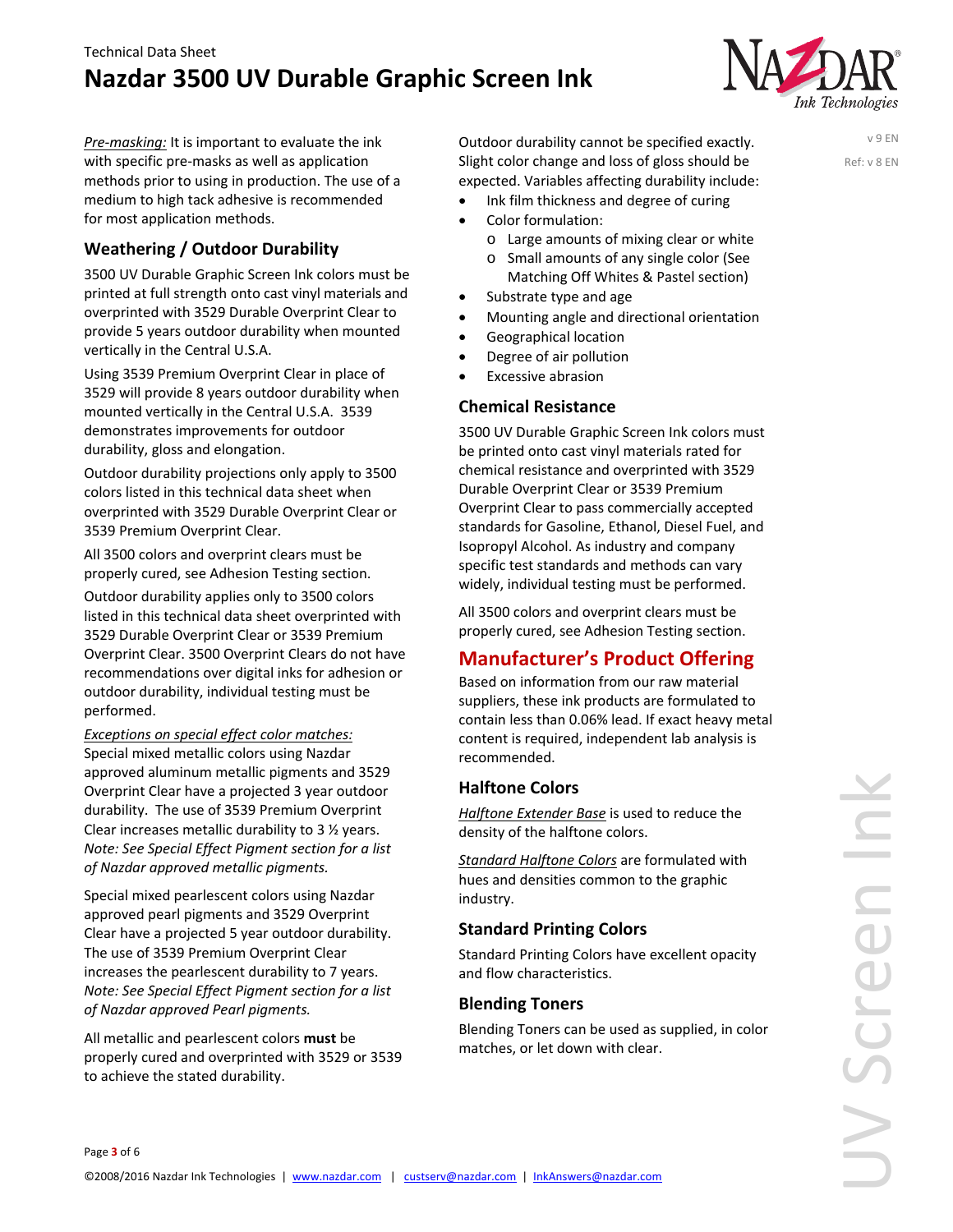

v 9 EN Ref: v 8 EN

### **Matching Off White or Pastel Colors**

The matching of durable pastel colors in the red or yellow shades requires the specific use of very lightfast pigmented inks: it is recommended that 35161 Primrose, 3533 Permanent Yellow (RS) and 3543 Permanent Red be used when small quantities of red and yellow are required for tinting white into off‐white or pastel colors.

#### **Special Effect Pigments**

When inks are to be printed with a special effect color, all ink layers must be evaluated for intercoat adhesion before proceeding with the production run. To maximize intercoat adhesion, specialty colors should be printed as late as possible in the print sequence.

Pigments may settle in the container; prior to printing, thoroughly mix the ink.

The following special effect pigments may be added to 3500 UV Durable Graphic Screen Ink. Contact Nazdar for the item number(s) and availability of special effect products. Technical Data Sheets for each of the following special effect pigments can be found at www.nazdar.com.

*Metallic Silver (aluminum):* Add up to 15% by weight. Approved metallic pigments are available in one pound containers. Approved pigments are:

SIPM571 – 313 Aluminum Paste (Large Flake) SIPM606 – Aluminum 6600 (Medium Flake) SIPM573 – 2871 Aluminum Pigment (Fine Flake)

*See weathering section for durability* 

*Metallic Gold (bronze):* Gold and bronze powders are not recommended due to poor exterior durability. To achieve gold and bronze colors use aluminum or pearlescent pigments.

*Using the above recommended aluminums with 3536 metallic mixing clear, will result in a minimum of 6 month shelf life. Using any other metallic pigments may cause the mixed ink to have a shorter shelf life and may affect exterior*  $durability.$ 

*It is important to check adhesion of the overprint clears on any metallic and pearl pigments.*

*Pearlescent / Interference:* Add a maximum of 20% by weight. Nazdar approved Pearls:

SIPI519 – 9307 SW Gold Automotive Grade SIPI520 – 9520 SW Bronze Automotive Grade SIPI536 ‐ BN001 Card Silver Automotive Grade *See weathering section for durability*

*Formulas for PMS 871C to 876C Pearl Gold and 877C Pearl Silver are available upon request.*

*Multi‐Chromatic*: Add up to 10% by weight.

*Mixing aluminums and pearlescent with colors will lower the allowable concentration in a formulation. The allowable concentration will depend on ink deposit and curing parameters. Care should be taken to ensure proper cure and adhesion. Exceeding the recommended percentages above may lead to degradation of the ink's overall performance, including flexibility, adhesion, intercoat adhesion and exterior durability.*

#### **Color Card Materials**

The following is a list of available screen printed sample literature representing 3500 UV Durable Graphic Screen Ink.

*CARD35 (Version 2) :* shows the standard printing colors, blending toners, and halftone colors on Avery 900 Supercast Opaque Vinyl.

*Special Effects Color Card (CARDSPL):* shows various special effect pigments mixed with clear.

*Non‐Metallic Pantone Simulations sheet (LIT0121):* shows the 871c to 877c Pantone metallic color matches using pearlescent pigments.

## **Packaging / Availability**

Contact your Nazdar distributor for product availability and offering.

#### **Standard Ink Items**

Standard ink items listed below are inventoried in gallon containers.

Standard Halftone Colors

| <b>Item Number</b> | Color                   |
|--------------------|-------------------------|
| 35HTEX             | Halftone Extender Base  |
| 35HTC              | Halftone Cyan           |
| 35HTM              | <b>Halftone Magenta</b> |
| 35HTY              | <b>Halftone Yellow</b>  |
| 35HTBK             | <b>Halftone Black</b>   |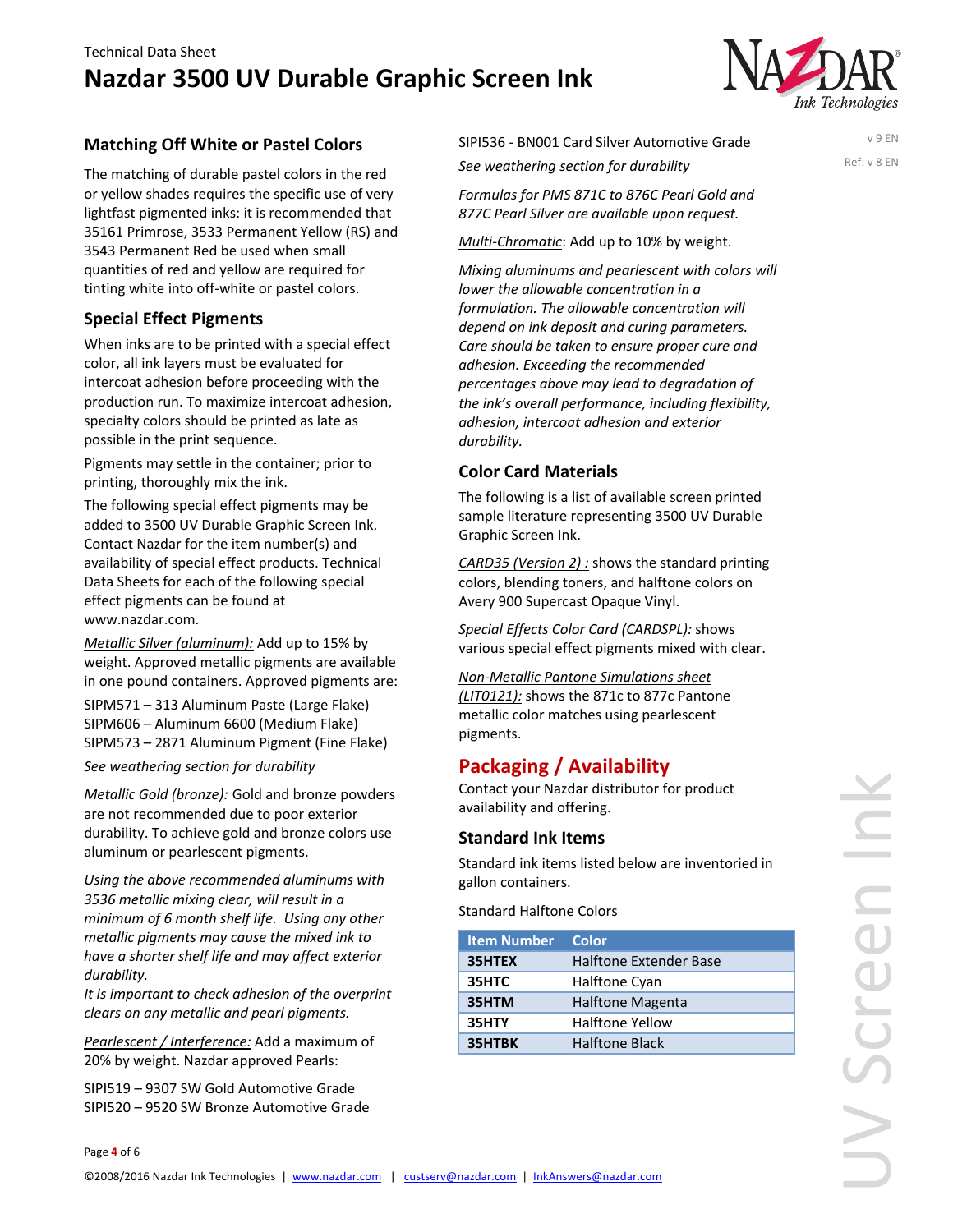# **Nazdar 3500 UV Durable Graphic Screen Ink**



v 9 EN Ref: v 8 EN

#### Standard Printing Colors

| <b>Item Number</b> | <b>Color</b>                |
|--------------------|-----------------------------|
| 3529               | <b>Overprint Clear</b>      |
| 3539               | Premium Overprint Clear     |
| 3567               | Reflex Blue                 |
| 3568               | Process Blue                |
| 35176              | <b>Super Opaque White</b>   |
| 35177              | Super Opaque Black          |
| 35178              | High Intensity White        |
| 35179              | <b>High Intensity Black</b> |

Standard Blending Toners

| <b>Item Number</b> | <b>Color</b>                 |
|--------------------|------------------------------|
| 35159              | <b>Transparent Orange</b>    |
| 35160              | <b>Transparent YS Red</b>    |
| 35161              | Primrose                     |
| 35162              | Yellow (GS)                  |
| 35163              | Yellow (RS)                  |
| 35164              | <b>Medium Yellow</b>         |
| 35165              | <b>Permanent Orange</b>      |
| 35166              | Red (YS)                     |
| 35167              | Deep Red                     |
| 35168              | Carmine                      |
| 35169              | Magenta                      |
| 35170              | Maroon                       |
| 35171              | Violet                       |
| 35172              | Green (YS)                   |
| 35173              | Green (BS)                   |
| 35174              | Blue (GS)                    |
| 35175              | Blue (RS)                    |
| 3558               | <b>Tinting White</b>         |
| 3559               | <b>Tinting Black</b>         |
| 3536               | <b>Metallic Mixing Clear</b> |
| 3533               | Permanent Yellow (RS)        |
| 3543               | Permanent Red                |

#### **Non‐Standard Ink Items**

Non‐Standard ink items listed below are special order, non‐inventoried colors which may require additional lead time. These items are available in gallon containers.

| <b>Item Number</b> | Color               |
|--------------------|---------------------|
| 66492135           | PMS 871C Pearl Gold |
| 66493235           | PMS 872C Pearl Gold |
| 66493335           | PMS 873C Pearl Gold |
| 66493435           | PMS 874C Pearl Gold |
| 66493535           | PMS 875C Pearl Gold |

| 66493635           | PMS 876C Pearl Gold           |
|--------------------|-------------------------------|
| 67052535           | <b>PMS 877C Pearl Silver</b>  |
| <b>Item Number</b> | Color                         |
| 6003247435         | SPL 3500 Flat<10 OP Clear     |
| 6003247635         | SPL 3500 Matte 10-25 OP Clear |
| 6003247735         | SPL 3500 Satin 25-50 OP Clear |

#### **Additives / Reducers**

|              | Item Number Item Description |
|--------------|------------------------------|
| <b>RE305</b> | UV Reducer                   |

#### **Cleaners / Clean Up**

| <b>Item Number</b> | <b>Item Description</b>     |
|--------------------|-----------------------------|
| <b>IMS201</b>      | Premium Graphic Screen Wash |
| <b>IMS203</b>      | Economy Graphic Screen Wash |
| <b>IMS206</b>      | Graphic Auto Screen Wash    |
| <b>IMS301</b>      | Premium Graphic Press Wash  |

#### **Nazdar Quality Statement**

*Nazdar® stands behind the quality of this product. Nazdar® cannot, however, guarantee the finished results because Nazdar® exercises no control over individual operating conditions and production procedures. While technical information and advice on the use of this product is provided in good faith, the User bears sole responsibility for selecting the appropriate product for their end‐use requirements. Users are also responsible for testing to determine that our product will perform as expected during the printed item's entire life‐cycle from printing, post‐print processing, and shipment to end‐use. This product has been specially formulated for screen printing, and it has not been tested for application by any other method. Any liability associated with the use of this product is limited to the value of the product purchased from Nazdar® .*

#### **Nazdar Ink Technologies Offices**

**Nazdar Ink Technologies ‐**World Headquarters 8501 Hedge Lane Terrace Shawnee, KS 66227‐3290 USA Toll Free US: 866‐340‐3579 Tel: +1 913‐422‐1888 Fax: +1 913‐422‐2296 E-mail: custserv@nazdar.com Technical Support E-mail: InkAnswers@Nazdar.com

**Nazdar Limited** – EMEA Battersea Road, Heaton Mersey Stockport, England SK4 3EE Tel: + 44 (0)‐161‐442‐2111 Fax: + 44 (0)‐161‐442‐2001 EMEA Technical Service E‐mail: technicalservicesuk@nazdar.com

**Nazdar** – China Room 17‐04, Silver Centre 1388, North Shan Xi Road Shanghai 200060 China Tel: +86‐13818301261 E‐mail: aspac@nazdar.com